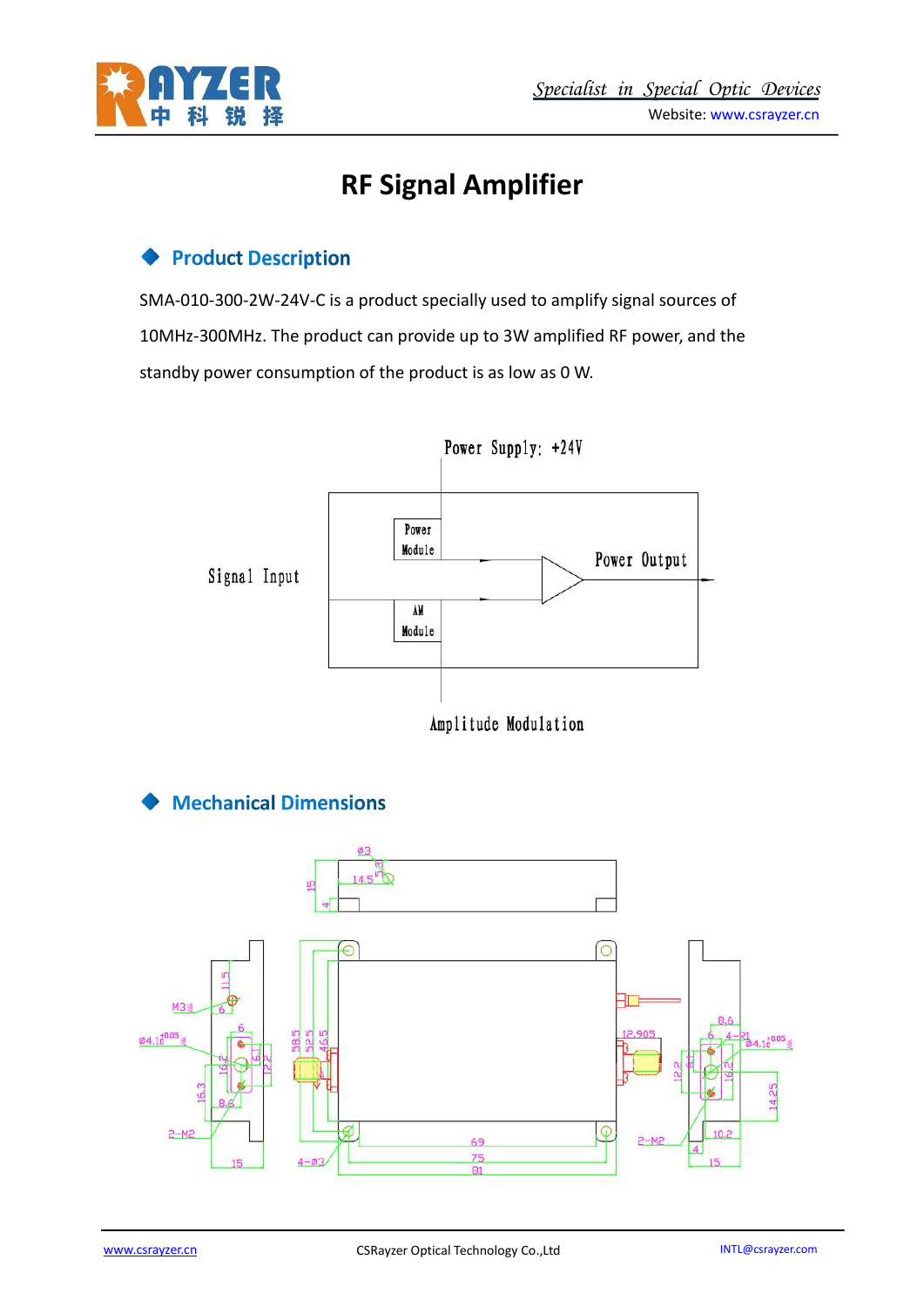

Website: [www.csrayzer.cn](http://www.csrayzer.cn)

## **Product Parameter**

|                |                                   |      | <b>Signal Amplifier Input Interface</b>  |                                  |                |            |
|----------------|-----------------------------------|------|------------------------------------------|----------------------------------|----------------|------------|
| Item           | Parameter                         |      | Unit                                     | Min                              | <b>Typ</b>     | <b>Max</b> |
| 1              | Signal Input Frequency            |      | MHz                                      | 10                               |                | 300        |
| $\mathbf{2}$   | Signal Input Mode                 |      |                                          | <b>Standard Sine Wave Signal</b> |                |            |
| 3              | Signal Input Amplitude            |      | dBm                                      | $\mathbf 0$                      |                | 5          |
| 4              | Signal Input Impedance            |      | ohm                                      | 50                               |                |            |
| 5              | Signal Input Interface            |      | <b>Modlation IN</b>                      | SMA(female)                      |                |            |
|                |                                   |      | <b>Signal Amplifier Output Interface</b> |                                  |                |            |
| Item           | Parameter                         |      | Unit                                     | Min                              | <b>Typ</b>     | <b>Max</b> |
| $\mathbf{1}$   | <b>Signal Output Frequency</b>    |      | <b>MHz</b>                               | 10                               |                | 300        |
| 3              | Signal Output Amplitude           |      | W                                        | $\overline{2}$                   |                | 2.5        |
| 4              | Signal Output Impedance           |      | ohm                                      | 50                               |                |            |
| 5              | Signal Output Interface           |      | <b>RF OUT</b>                            | SMA(female)                      |                |            |
| 6              | <b>Output Standing Wave Ratio</b> |      | <b>VSWR</b>                              | 1.1                              |                | 1.4        |
|                |                                   |      | <b>Main Specification</b>                |                                  |                |            |
| Item           | Parameter                         |      | Unit                                     | Min                              | <b>Typ</b>     | <b>Max</b> |
| 1              | Supply Voltage                    |      | <b>VCC</b>                               | 23                               | 24             | 25         |
| $\overline{2}$ | Power Connector                   |      | <b>POWER IN</b>                          | M3-100VDC-102Z                   |                |            |
| 3              | Power                             | 0%   | W                                        |                                  | $\overline{2}$ |            |
|                | Consumption                       | 100% |                                          |                                  | $\,8\,$        |            |
|                | Operation Temp.                   |      | $\rm ^{\circ}C$                          | $\mathbf 0$                      |                | 75         |
| 4              | Storage Temp.                     |      | $^\circ\!{\rm C}$                        | $-20$                            |                | 80         |
|                | <b>Operation Humidity</b>         |      | %                                        | 10                               |                | 90         |